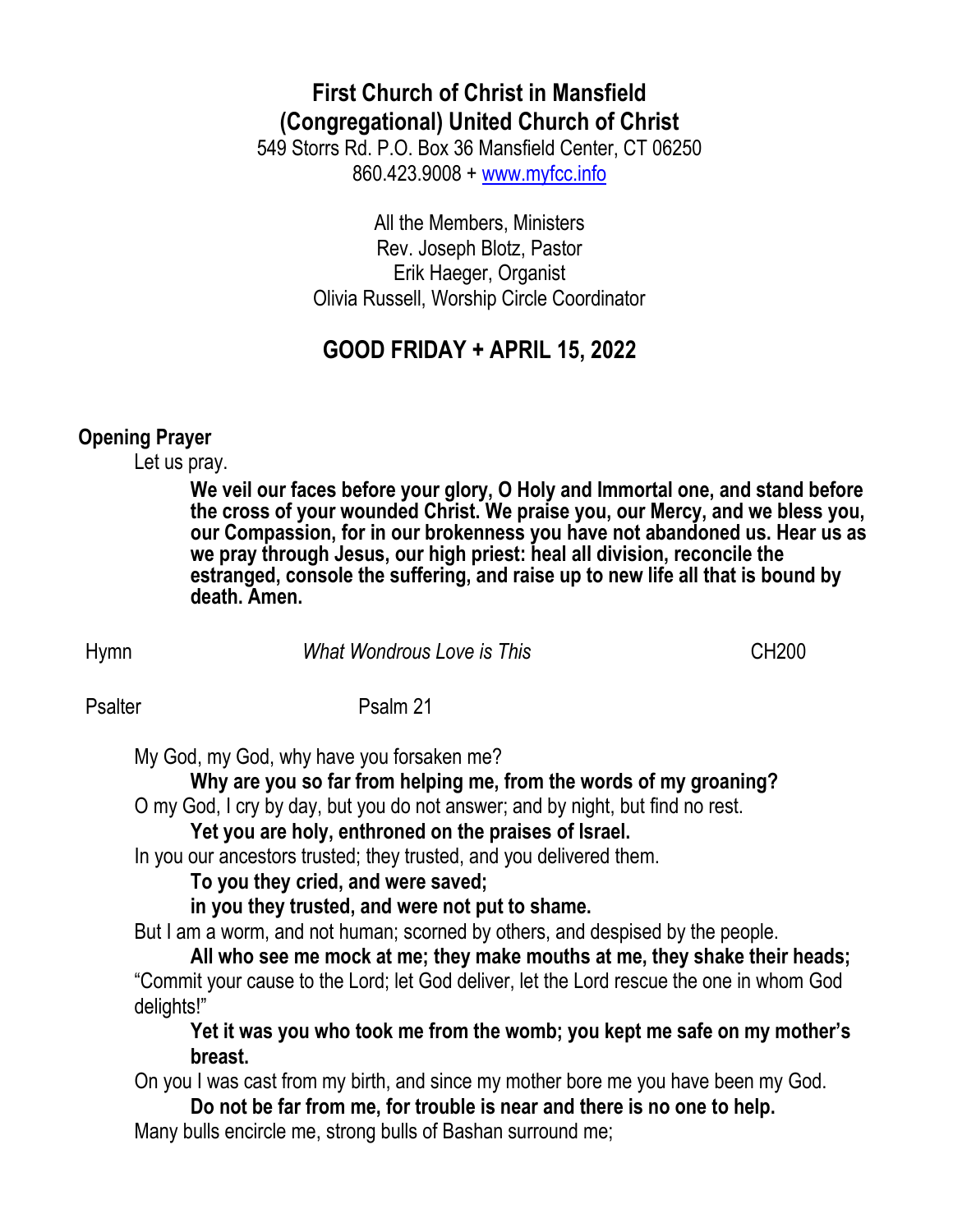#### **they open wide their mouths at me, like a ravening and roaring lion.**

I am poured out like water, and all my bones are out of joint;

**my heart is like wax; it is melted within my breast;**

my mouth is dried up like a potsherd, and my tongue sticks to my jaws;

## **you lay me in the dust of death.**

For dogs are all around me; a company of evildoers encircles me.

## **My hands and feet have shriveled; I can count all my bones.**

They stare and gloat over me; they divide my clothes among themselves, and for my clothing they cast lots.

### **But you, O Lord, do not be far away! O my help, come quickly to my aid!**

Scripture Luke 23

*Silence*

Prayers of the People and the Prayer of Jesus *You are invited to use whatever language is most meaningful to you. The following is offered as a suggestion:*

#### **Our Father/Mother/Creator, who art in heaven, hallowed be thy name. Thy kingdom come. Thy will be done on earth, as it is in heaven. Give us this day our daily bread, and forgive us our debts, as we forgive our debtors. And lead us not into temptation, but deliver us from evil. For thine is the kingdom, and the power, and the glory, for ever. Amen.**

*Throughout the church are several prayer stations which continue our engagement with today's Scriptures.*

*You are invited to spend as much time as you wish at each station and then leave in silence.*

### **Washing Hands**

*When Pilate saw that he was getting nowhere, but that instead an uproar was starting, he took water and washed his hands in front of the crowd. "I am innocent of this man's blood," he said. "It is your responsibility!" Matthew 27:24*

You are invited to place your hands in the baptismal waters. How do we attempt to deny responsibility for our participation in injustice? How is God calling us to claim our responsibility and work for justice, mercy, and peace?

Holy God, in baptism you name us and claim us as your own, renew within us the gift of your Spirit that we might be empowered to follow Christ into the ways of equity and peace for all. Amen.